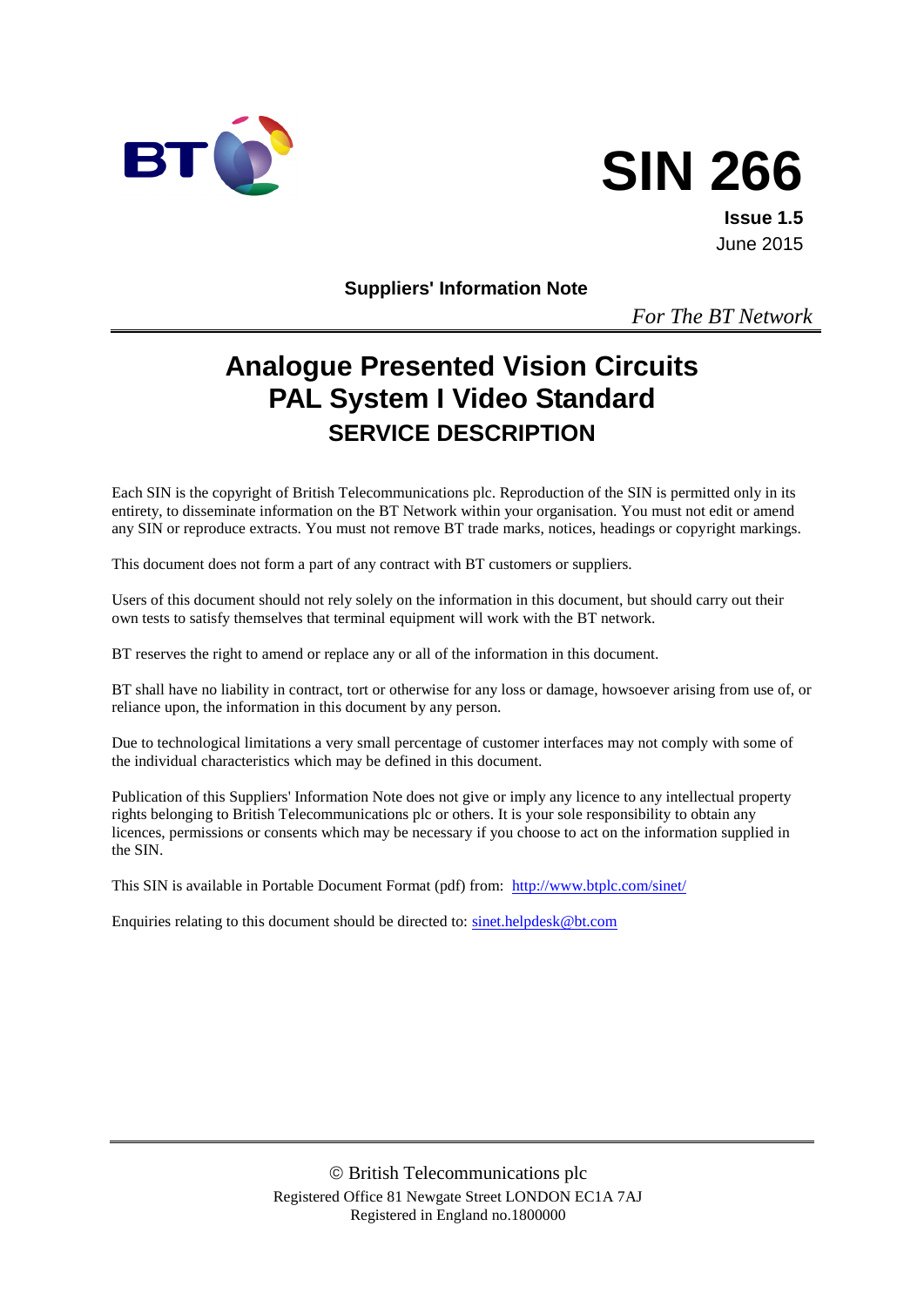#### **CONTENTS**

| 4.  |  |
|-----|--|
| 4.1 |  |
|     |  |
| 6.  |  |
|     |  |
|     |  |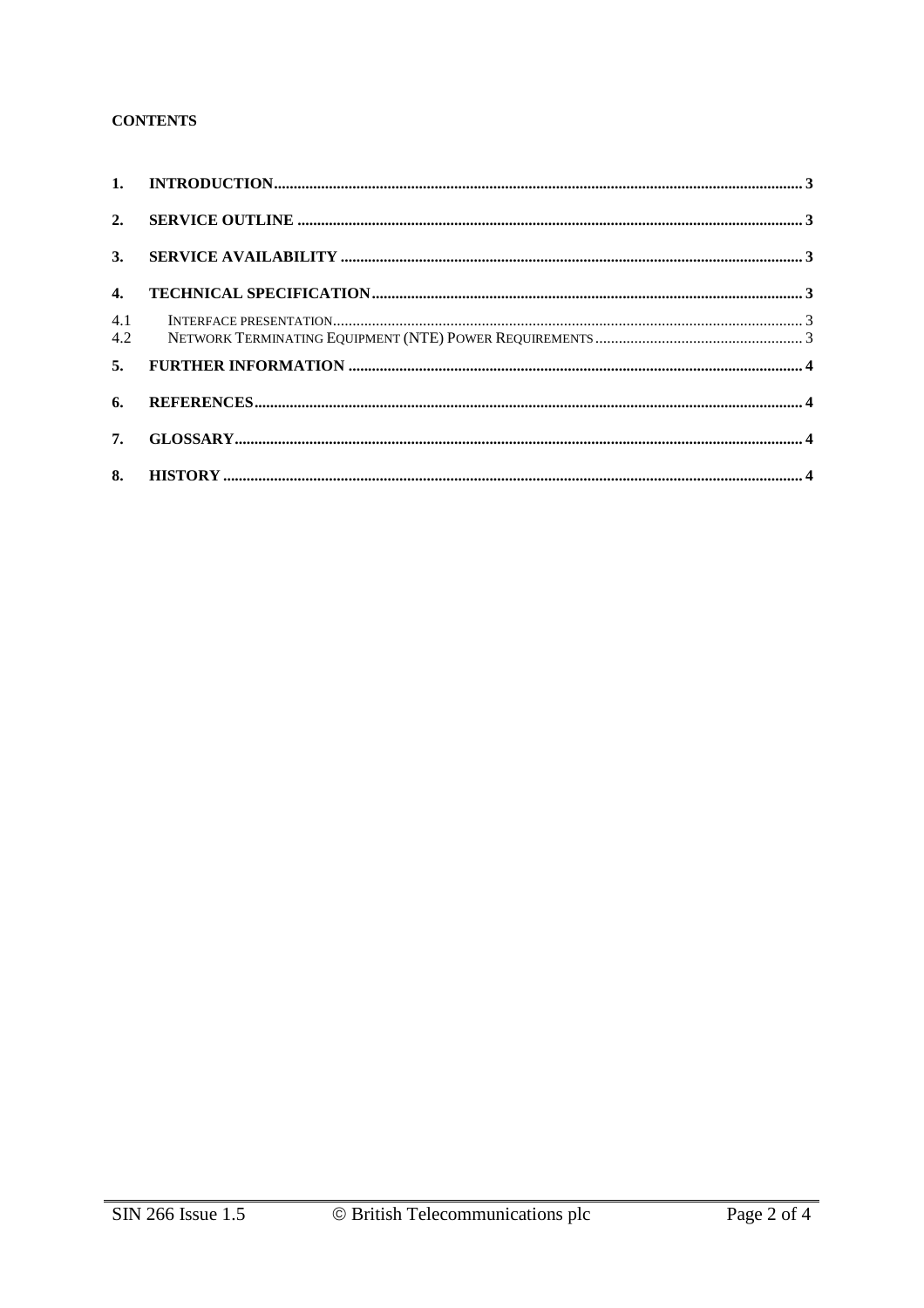### **1. Introduction**

This Suppliers' Information Note (SIN) describes the PAL System I (ITU-R Report BT.624 [1] ) interface used for BT's analogue presented vision circuits, and provides technical information for terminal equipment manufacturers, suppliers and developers.

### **2. Service outline**

BT's analogue presented vision circuits have a PAL System I video standard interface and are designed for the point to point transmission of unidirectional broadcast quality vision signals along with their associated audio, teletext and data signals. Separate sound circuits can additionally be provided.

### **3. Service availability**

PAL is no longer available for new supply.

The basic service provides a unidirectional circuit based on the 625 line monochrome/colour PAL System I  $^{[1]}$ video standard television signal transmission parameters. The transmission of certain other signals including sound-in-sync, teletext and insertion test signals as part of the video signal can be agreed at the time of contract.

### **4. Technical specification**

#### **4.1 Interface presentation**

The Network Terminating Equipment (NTE) provides the following interfaces which form the Network Termination Point (NTP):

| Interfaces at the NTE | <b>Electrical presentation</b>                          | <b>Physical presentation</b>          |
|-----------------------|---------------------------------------------------------|---------------------------------------|
| Video                 | 625/50                                                  | Customer connection - 75 ohm BNC      |
|                       | PAL system I<br>$(ITU-R$ Report BT.624 <sup>[1]</sup> ) | (industry standard coaxial connector) |
|                       |                                                         | Test access - 75 ohm Musa "U" link    |
|                       | Bandwidth 5.5 MHz                                       | (industry standard coaxial connector) |
|                       | <b>m</b> 1 1 1                                          |                                       |

| ۹<br>×<br>۰,<br>I |  |
|-------------------|--|
|-------------------|--|

Video circuits are presented at the NTE utilising a patch panel. This provides customer cable connections at the rear and removable U links at the front providing test access as described in Table 1.

## **4.2 Network Terminating Equipment (NTE) Power Requirements**

The following power requirement options are available for the NTE:

- For Standard installations the NTE is mains powered. If this option is chosen, it will require a customer supplied mains a.c. power source close to the installation.
- The NTE may be powered from a -20 to -50 V d.c. nominal supply. As power supplies can vary slightly in output voltage and characteristics, the NTE will function with customer provided power supplies which conform to the latest issue of British Telecommunications Network Requirements (BTNR) 2511<sup>[2]</sup>. Please consult BT regarding the availability of this option.

*Note. Customer provided power supplies for connection to this service shall conform with relevant safety standards.*